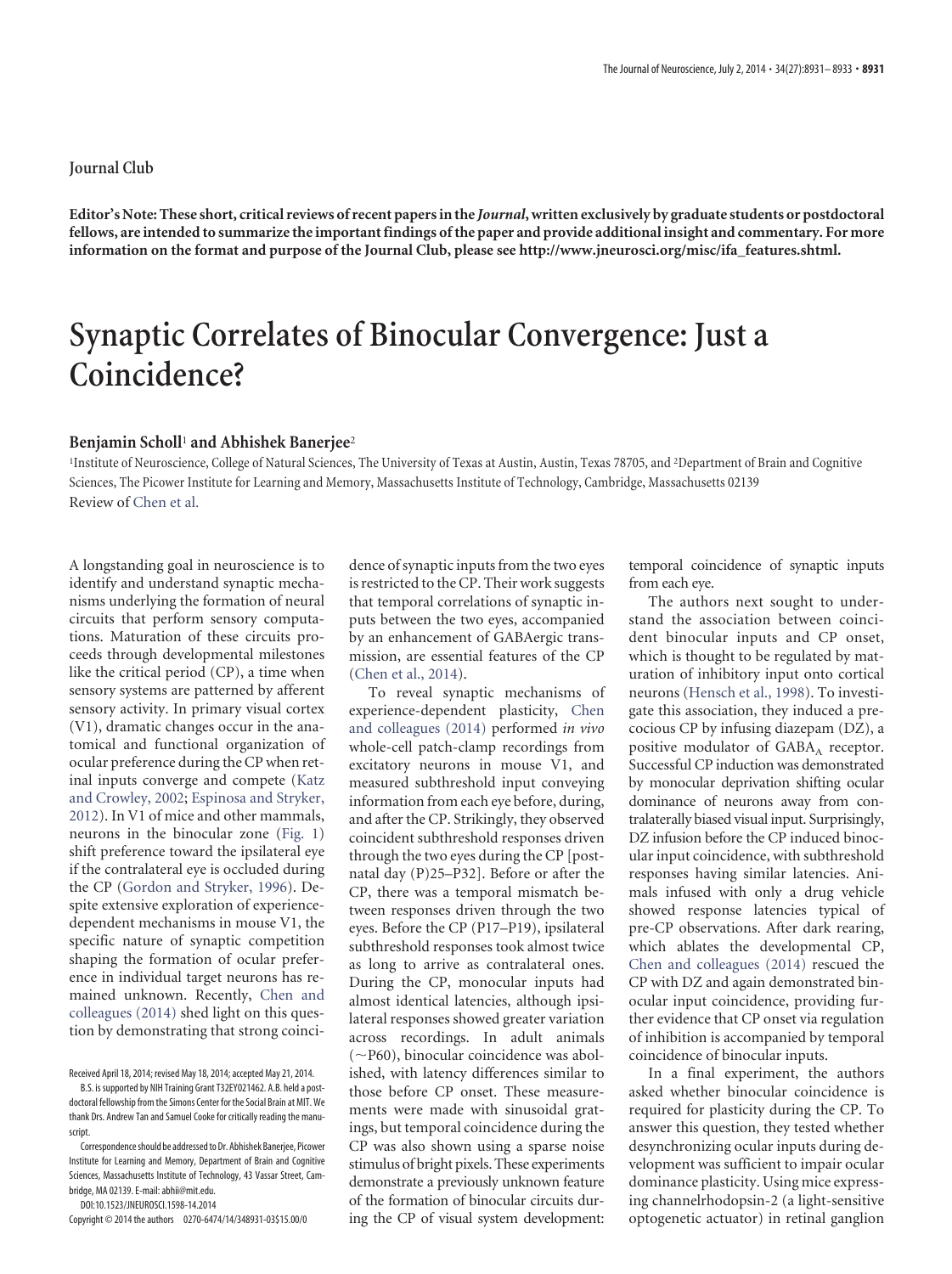

<span id="page-1-0"></span>Figure 1. Binocular input integration in mouse visual cortex. Schematic diagram showing mouse visual system and stimulus presentation. Drifting gratings of different orientations and sparse noise stimuli were displayed on a screen in front of the mouse, while ipsilateral (Ipsi) and contralateral (Contra) eye responses were measured *in vivo* with whole-cell patch-clamp from principle neurons in the binocular region of primary visual cortex (V1 binocular). Diagram showing major neuronal subtypes in V1 [pyramidal (PYR), parvalbumin (PV), and somatostatin (SOM)] that may be differentially involved in processing eye-specific visual information.

cells allowed the authors to control retinal activity precisely through light stimulation. For 4 days preceding the CP, the authors generated strong synchronous or asynchronous cortical activity through retinal channelrhodopsin stimulation. Effects of precise control on pre-CP visual experience were then tested during the CP with monocular deprivation under normal viewing without retinal light stimulation. Asynchronous stimulation negated both plasticity induced by monocular deprivation and binocular coincidence of synaptic input, while synchronous stimulation did not alter the normal CP or temporal coincidence of synaptic inputs. These results suggest that visual experience preceding the CP is essential for driving binocular coincidence, although it is perplexing why asynchronously driven retinal stimulation is dramatically different from ordinary pre-CP subthreshold inputs, since their temporal separations are comparable (60 –70 ms). Perhaps more work is necessary to disambiguate differences between visual- and channelrhodopsinevoked cortical activity.

A natural question emerging from this study is whether coincidence or induction thereof is similar across different elements of V1 cortical circuitry. If coincidence is primarily driven by feedforward thalamocortical projections, this developmental change might occur primarily in thalamorecipient layers [\(Hensch et al., 1998;](#page-2-4) [Scholl et al., 2013b\)](#page-2-5). Presumably both thalamocortical and intracortical inputs are necessary, since synchronous visual experience mediated through thalamocortical feedforward inputs and intracortical GABA transmission are essential for CP onset. Although [Chen and colleagues](#page-2-3) [\(2014\)](#page-2-3) found no laminar-specific differences among their reconstructed neurons, they did not examine differences between simple and complex cells. In general, V1 neurons with linear receptive fields receive more direct thalamocortical input (e.g., simple cells) than those with nonlinear properties (overlapping ON and OFF subregions, e.g., complex cells). By expanding on their sparse noise stimulus, using bright and dark pixels, the authors could have characterized receptive field linearity and input latency. This analysis could also help elucidate the relative contributions of thalamocortical and intracortical inputs in generating binocular coincidence. Furthermore, input-specific mechanisms with distinct spatiotemporal properties regulate the induction and expression of plasticity differentially in other brain regions [\(Banerjee et al., 2014\)](#page-2-6), and these changes may occur at different cortical layers at different timescale.

How different cell types shape binocular coincidence was also unexplored in this study. Recordings of synaptic input latency differences between pyramidal cells, which are primarily excitatory, and interneurons, which are primarily inhibitory, would be highly informative [\(Fig. 1\)](#page-1-0). Inhibition might directly shape binocular coincidence through gain modulation, shunting mechanisms, or by modulating inter–interneuronal connectivity [\(Pfeffer](#page-2-7) [et al., 2013\)](#page-2-7). A transient decrease in inhibition mediated by parvalbumin-expressing disinhibitory microcircuits has recently been linked to initiation of ocular dominance plasticity in mice during CP [\(Kuhl](#page-2-8)[man et al., 2013\)](#page-2-8). Interneurons could silence intracortical connections to enhance feedforward thalamocortical weights. This would require inhibition to be enhanced during the CP as the cortex awaits changes in ocular inputs, which is supported by [Chen and colleagues' \(2014\)](#page-2-3) induction of a precocious CP with DZ. Knowledge of binocular coincidence progression immediately following enhancement of GABAergic transmission would help illuminate the idea. Disruption of the balance of synaptic excitation and inhibition could also be important for guiding binocular coincidence, as it is shown to underlie changes of binocular circuitry in strabismic amblyopia [\(Scholl et al.,](#page-2-5) [2013b\)](#page-2-5). However, whether similar neurodevelopmental disorders that feature gross alterations in early inhibition [\(Du](#page-2-9)[rand et al., 2012\)](#page-2-9) also show defects in experience-dependent alignment and integration of functionally relevant synaptic inputs remains to be seen.

Discovery of binocular coincidence during the CP reveals a key mechanism underlying the formation of receptive fields and sensory processing in V1. Earlier studies [\(Wang et al., 2013\)](#page-2-10) have demonstrated that receptive fields in neurons responding to the two eyes are unmatched before the CP, but align during the CP and persist thereafter. This matching could be mediated perfectly by coincident synaptic input, allowing plasticity to shape receptive field properties. [Wang et al. \(2013\)](#page-2-10) also found that matching orientationselectivity for responses to both eyes requires visual experience, similar to that of binocular coincidence. An enticing experiment combining these two studies would be to alter early visual experience by restricting visual orientations during rearing. Placing orthogonal gratings on each eye would generate a mismatch, but may not affect binocular coincidence since certain structures like intermediate orientations would still provide some temporal coincidence. The presence of ocular input coincidence also strongly suggests that binocular responses of mouse V1 neurons are larger during the CP, given simple linear or sublinear combination of inputs and assuming no change in synaptic weights. [Chen and](#page-2-3) [colleagues \(2014\)](#page-2-3) attempted to record binocular spiking responses during the CP, but to accurately measure these responses the full range of binocular disparities must be explored using dichoptic stimulation, since these neurons are known to be sensitive to depth [\(Scholl et al., 2013a\)](#page-2-11). Although it is unknown how depth sensitivity is shaped during the CP, both binocular synaptic coincidence and receptive field matching are ideal mechanisms for the development of neuronal response properties.

What does binocular coincidence mean for this circuitry in generating behavior and the evolution of the early visual system? Despite only 3–4% crossover of ipsilateral axons and 10% of the LGN output being ipsilateral [\(Scholl et al.,](#page-2-11) [2013a\)](#page-2-11), the binocular zone encompasses nearly a third of mouse V1. It appears the mouse visual system enhances and takes advantage of binocularity. In fact, these mechanisms and circuits might form the